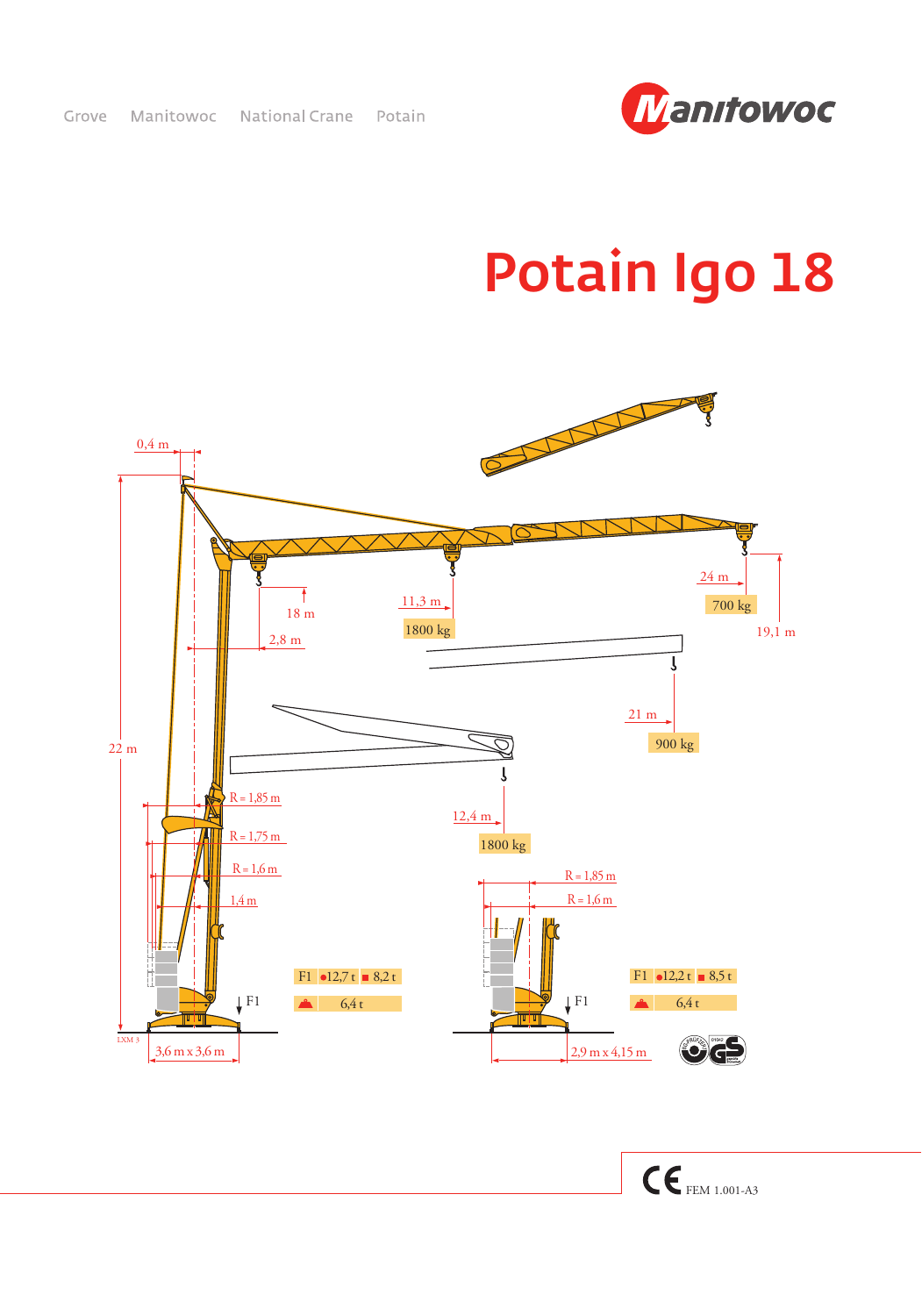





Реакции в покое Вес без груза, балласта (или транспортных осей), с максимальной длиной стрелы и максимальной высотой.

Грузовая тележка Реакции при работе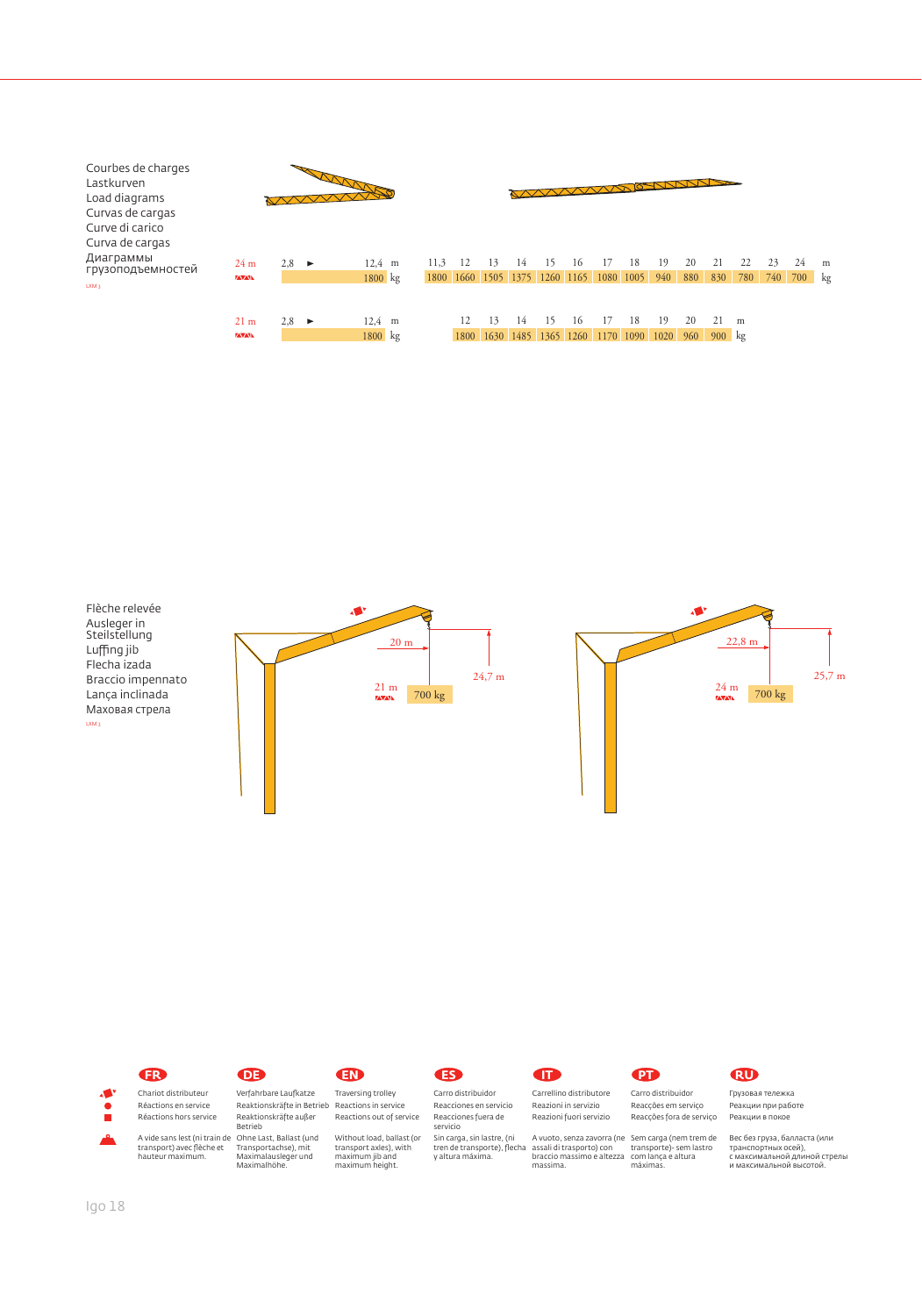Mécanismes Antriebe Mechanisms Mecanismos Meccanismi Mecanismos Механизмы LXM 4

|                                                  |                   |                                    |                     |                   |               | 冰                                  | ch - PS<br>hp       | kW  |
|--------------------------------------------------|-------------------|------------------------------------|---------------------|-------------------|---------------|------------------------------------|---------------------|-----|
| ¢                                                | 8 LVF 9<br>Optima | 230 V $\frac{H}{\sqrt{2}}$<br>20 A | m/min               | 13,5<br>13.5      | 17<br>116     | $\downarrow$ 36<br>18              | 3,3                 | 2,4 |
|                                                  |                   |                                    | kg                  | 1800              | 1800          | 700                                |                     |     |
|                                                  |                   | 230 V $\overline{+}$<br>32 A<br> 2 | m/min               | 13,5<br>13,5      | 116<br>11     | $\downarrow$ 36<br>$\binom{1}{25}$ | 5,2                 | 3,8 |
|                                                  |                   |                                    | kg                  | 1800              | 1800          | 700                                |                     |     |
|                                                  |                   | $400 \text{ V}$ 3                  | m/min               | $*3,5$            | $\ddagger$ 16 | 436                                | 7,5                 | 5,5 |
|                                                  |                   |                                    | kg                  | 1800              | 1800          | 700                                |                     |     |
| $\left\langle \cdot \right $                     | <b>1 DVF 4</b>    |                                    | m/min               | $14 - 28$         |               |                                    | 1,5                 | 1,1 |
| $\bullet$                                        | <b>RVF 20</b>     |                                    | tr/min U/min<br>rpm | $0 \rightarrow 1$ |               |                                    | 1,5                 | 1,1 |
| $\overline{ }$<br><b>IEC 38</b><br><b>CEI 38</b> |                   |                                    |                     |                   |               | <b>kVA</b>                         |                     |     |
| 230 V(+6% -10%) 50 Hz $\rightarrow$              |                   |                                    |                     |                   | 230 V         | $20 \text{A} : 4.6 \text{kVA}$     | 230 V 32 A: 7,4 kVA |     |
| 400 V( $+6\%$ -10%) 50 Hz                        |                   |                                    |                     |                   | 400 V: 11 kVA |                                    |                     |     |



Montage Montage Erection Montaje Montaggio Montagem Монтаж LXM 3

> Levage Distribution Orientation 50 Hz Monophasé

m.  $\widehat{\bullet}$  $\breve{t}$ 





Подъем Перемещение каретки Поворот Однофазное напряжение 50Hz